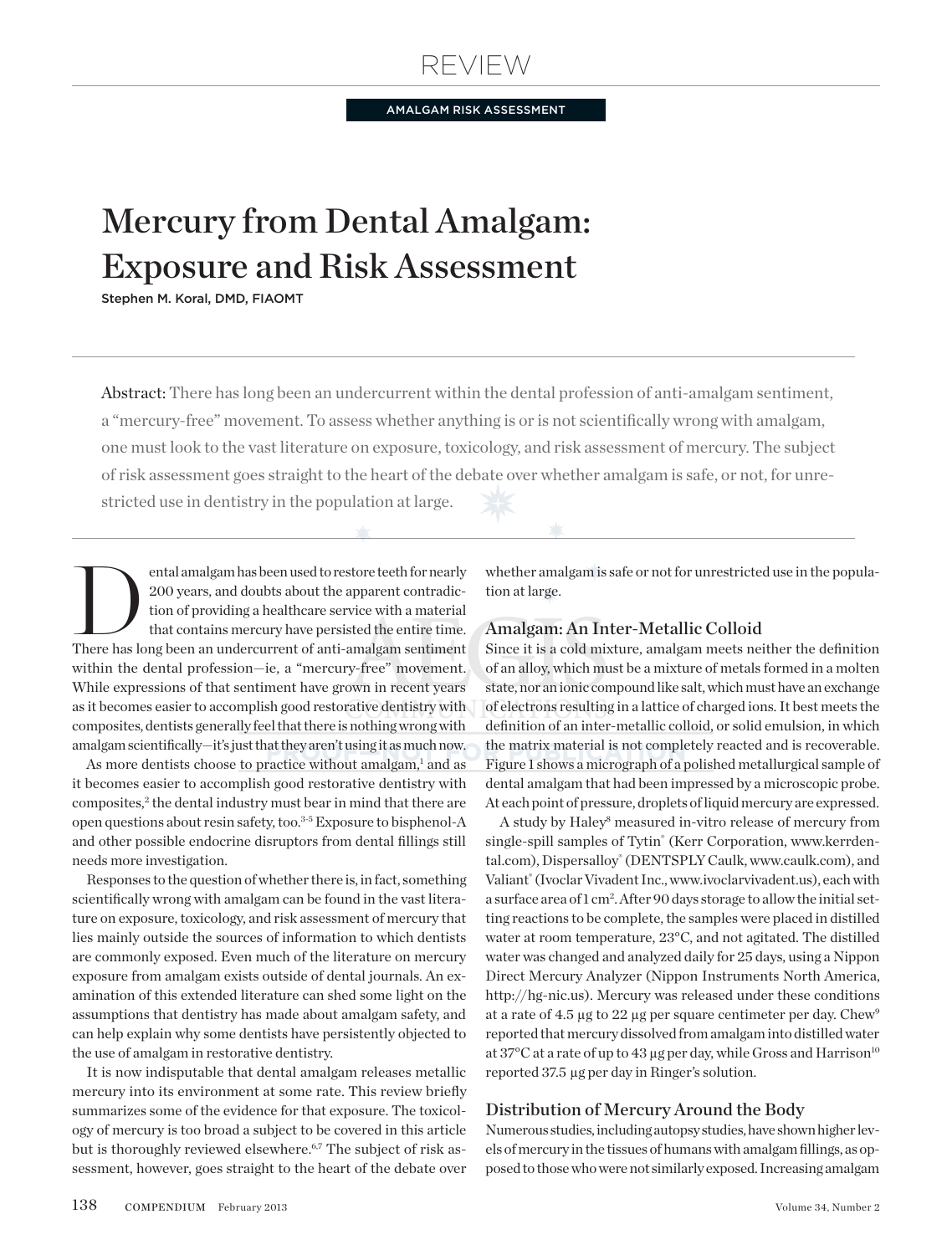load is associated with increasing mercury concentration in: exhaled intraoral air; saliva; blood; feces; urine; various tissues including liver, kidney, pituitary gland, brain, etc.; amniotic fluid; umbilical cord blood; placenta; fetal tissues; colostrum; and breast milk.<sup>11</sup>

The most graphic, classic experiments showing in-vivo distribution of mercury from amalgam fillings were the well-known "sheep and monkey studies" of Hahn et al, which were published in 1989 and 1990.<sup>12,13</sup> A pregnant sheep was given 12 occlusal amalgam fillings that were tagged with radioactive 203Hg, an isotope that does not exist in nature and has a half-life of 46 days. The fillings were carved out of occlusion, and the animal's mouth was kept packed and rinsed to prevent swallowing of excess material during the operation. After 30 days, it was sacrificed. Radioactive mercury was concentrated in the liver, kidneys, digestive tract, and jawbones, but every tissue—including the fetal tissues—received measurable exposure. The autoradiogram of the whole animal, after the teeth were removed, is shown in Figure 2.

After the sheep experiment was criticized for using an animal that ate and chewed in a way that is fundamentally different from humans, the group repeated the experiment using a monkey, with the same results.

#### Risk Assessment

Evidence of exposure is one thing, but if "the dose makes the poison," as is often said in regard to mercury exposure from dental amalgam, a determination of the level of exposure that is poisonous and for whom is the province of risk assessment. Risk assessment is a set of formal procedures that use data available in the scientific literature to propose levels of exposure that may be acceptable under given circumstances, to authorities responsible for risk management. It is a process commonly used in engineering, for example, by the public works department, which needs to know the probability that a bridge will fail under a load before setting a weight limit on it.

A number of agencies are responsible for regulating human exposure to toxic substances; they include US Food and Drug Administration (FDA), US Environmental Protection Agency (EPA), and Occupational Safety and Health Administration (OSHA). They all rely on risk assessment procedures to set acceptable residue limits for chemicals, including mercury, in fish and other foods, drinking water, and air. These agencies then set legally enforceable limits on human exposures, which are identified by a

variety of terms, such as regulatory exposure limit (REL), reference dose (RfD), reference concentration (RfC), tolerable daily limit (TDL), etc.—all of which mean essentially the same thing: the amount of exposure to allow under the conditions for which the agency is responsible. This allowable level must be one at which there is an expectation of no negative health outcomes within the population covered under the regulation.

## Establishing RELs

In order to apply risk assessment methods for possible mercury toxicity from dental amalgam, it is necessary to determine the dose of mercury that people are exposed to from their fillings, and compare that to established safety standards for that type of exposure. The toxicology of mercury recognizes that its effects on the body depend greatly on the chemical species involved and the route of exposure. Nearly all the work on amalgam toxicity assumes that the major toxic species involved is metallic mercury vapor  $(Hg^0)$ that is emitted by the fillings, inhaled into the lungs, and absorbed at a rate of 80%. Other species and routes are known to be involved, including metallic mercury dissolved in saliva, abraded particles, and corrosion products that are swallowed, or methyl mercury produced from Hg<sup>0</sup> by intestinal bacteria. Even more exotic identified pathways include absorption of Hg<sup>0</sup> into the brain through the olfactory epithelium or retrograde axonal transport of mercury from the jawbones into the brain. These exposures are either of unknown quantity or are assumed to be of much lesser magnitude than oral inhalation, so the great bulk of research on amalgam mercury has concentrated there.

The central nervous system (CNS) is presumed to be the most sensitive target organ for mercury vapor exposure.<sup>14,15</sup> Effects due to hypersensitivity, autoimmunity, and other allergic type mechanisms cannot be accounted for by dose-response models—bringing into question whether allergy to mercury actually is rare. Therefore, researchers and agencies seeking to establish RELs for low-level chronic Hg<sup>0</sup> exposure have looked at various measures of CNS effects. Scientists have relied upon a few key risk assessment studies (summarized in Table 1)16-23 published over the years that connect the quantity of mercury vapor exposure with measurable signs of CNS dysfunction.

The practice of risk assessment recognizes that exposure and effect data collected for adult, overwhelmingly male, workers in occupational settings cannot be used in their raw form as indicating



Fig 1. Micrograph of a polished metallurgical sample of dental amalgam that had been impressed by a microscopic probe. (Source: Masi JV. Corrosion of Restorative Materials: The Problem and the Promise. Symposium: Status Quo and Perspectives of Amalgam and Other Dental Materials, April 29-May 1, 1994.) Fig 2. Autoradiogram of sheep after teeth were removed, in experiment showing in-vivo distribution of mercury from amalgam fillings.

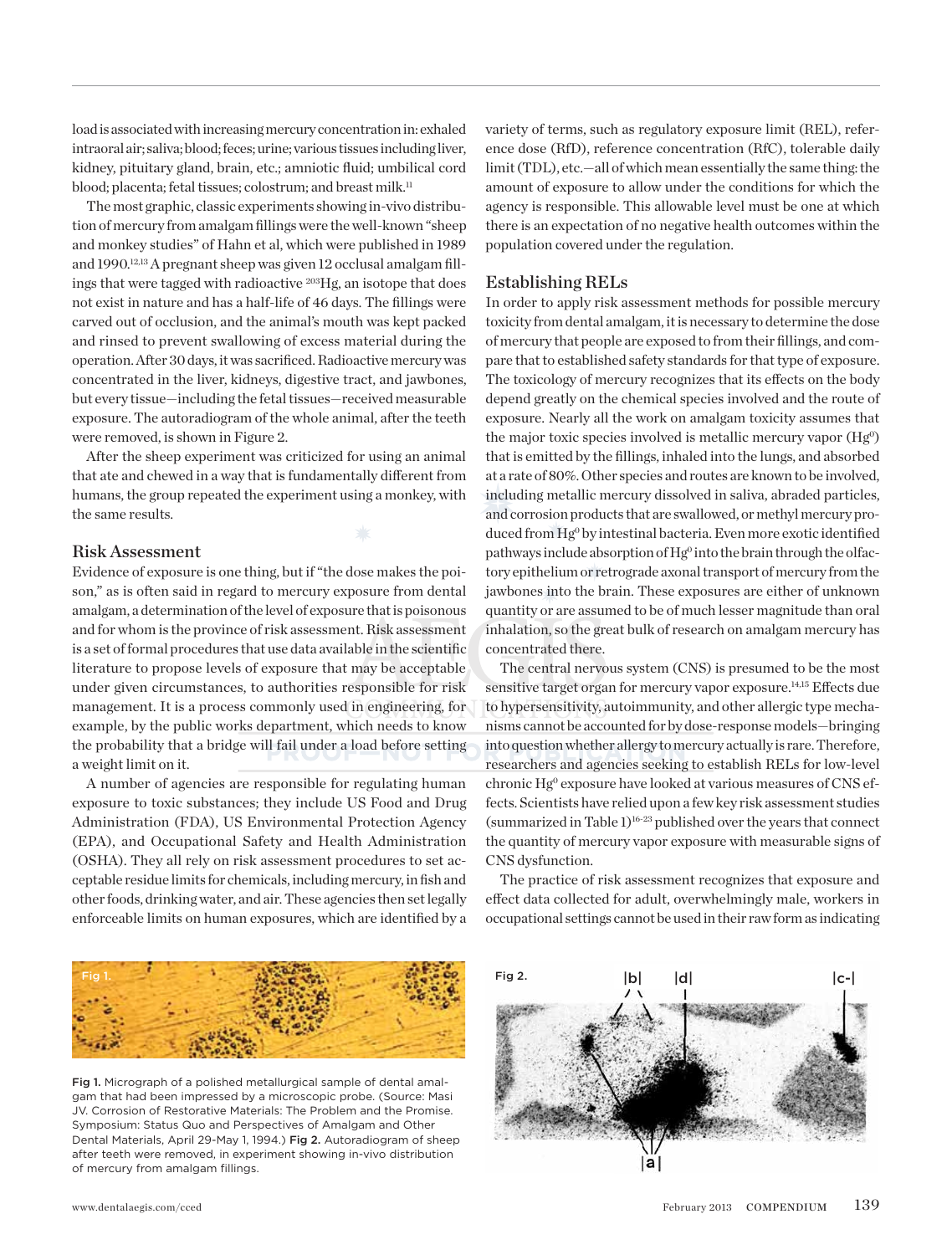safe levels for everyone. Factors suggesting uncertainty about the data include:

- *• LOAEL vs. NOAEL*—None of the exposure data gathered in the key studies has been reported in a manner that displays a clear doseresponse curve for the CNS effects measured. As such, they do not show a definite threshold dose for onset of the effects. In other words, there is no determination of a No-Observed-Adverse-Effect-Level (NOAEL). The studies each do point to a Lowest-Observed-Adverse-Effect-Level (LOAEL), which is not considered to be definitive.
- *• Human Variability*—There are many groups of more sensitive people in the general population, including: infants and children with more sensitive developing nervous systems and lower body weight; people with medical compromises; people with genetically determined increased sensitivity; women of childbearing age and other gender-related differences; and the elderly, to name a few. Interpersonal differences that are not accounted for in the data add to the uncertainty.
- *Reproductive and Developmental Data*—Some agencies, such as the California EPA, place more emphasis on reproductive and developmental data, and plug an additional level of uncertainty into their calculations when it is lacking.
- *Interspecies Data*—Applying animal research data to the human experience is never straightforward, but consideration of this factor does not apply in this instance, because the key studies cited here all involved human subjects.

Published RELs for chronic mercury vapor exposure in the general population are summarized in Table 2.7,11,16,19,20,22,24-26 RELs meant to regulate exposure for the whole population are calculated to assure that there can be no reasonable expectation of adverse health effects for anyone, so allowable exposures are reduced from the observed lowest effect levels by arithmetic "uncertainty factors" (UF). Uncertainty factors are not decided by hard and fast rules, but by policy—the degree of caution the regulatory agency wants to exercise and its level of confidence in the data.

In the case of the US EPA, for example, the effect level (9  $\mu\text{g-Hg}/$ cubic meter air) is reduced by a factor of 3 due to reliance on a LOAEL, and by a factor of 10 to account for human variability, for a total UF of 30. This results in an allowable limit of 0.3 µg-Hg/cubic meter air.26

The California EPA added an additional UF of 10 for lack of reproductive and developmental data for Hg<sup>o</sup>, making their limit 10 times as strict, 0.03 µg Hg/cubic meter air.25

A study by Ngim et al<sup>20</sup> presented both male and female dentists in Singapore who were chronically exposed to low levels of mercury vapor without the presence of chlorine gas (Table 2). In a study published in 2009, Richardson et al<sup>24</sup> identified the Ngim study as the most appropriate basis for developing an REL and, therefore, used a UF of 10 rather than 3 for the LOAEL, arguing that infants and children are much more sensitive than a factor of 3 can account for. Applying a UF of 10 for human variability, for a total UF of 100, he recommended that Health Canada set their REL for chronic mercury vapor at 0.06 µg Hg/cubic meter air.<sup>24</sup>

#### table 1

**Key Studies Used to Calculate Reference Concentrations for Metallic Mercury Vapor, Expressed As Micrograms Per Cubic Meter of Air** 

| Study                                        | <b>Subjects</b>                                 | Symptoms                    | <b>LOAEL occupational</b><br>exposure $\mu$ g Hg/<br>cubic meter air | Conversion for 168<br>hour week µg Hg/<br>cubic meter air |
|----------------------------------------------|-------------------------------------------------|-----------------------------|----------------------------------------------------------------------|-----------------------------------------------------------|
| Fawer <sup>16</sup><br>(1983)                | 26 male workers<br>(12 chloralkali)             | Tremor                      | 26                                                                   | 9                                                         |
| Piikivi and Tolonen <sup>17</sup><br>(1989)  | 41 male<br>chloralkali workers                  | <b>EEG</b> abnormalities    | $25*$                                                                | 9                                                         |
| Piikivi and Hänninen <sup>18</sup><br>(1989) | 60 male<br>chloralkali workers                  | Subjective<br>psychological | $25*$                                                                | 9                                                         |
| Piikivi <sup>19</sup><br>(1989)              | 41 male<br>chloralkali workers                  | Autonomic<br>dysfunction    | $30*$                                                                | 10.8                                                      |
| Ngim et al <sup>20</sup><br>(1992)           | 60 male dentists.<br>38 female dentists         | Neurobehavioral             | $23*$                                                                | 9                                                         |
| Liang et $al^{21}$<br>(1993)                 | Fluorescent lamp workers:<br>69 male, 19 female | Neurobehavioral             | $25*$                                                                | 9                                                         |
| Lettmeier et al <sup>22</sup><br>(2010)      | 306 small-scale<br>gold miners                  | Neurological,<br>emotional  | $3.0*$                                                               |                                                           |

*\*Air concentrations derived by converting blood or urine values to an air equivalent according to conversion factors ( from Roels et al23).*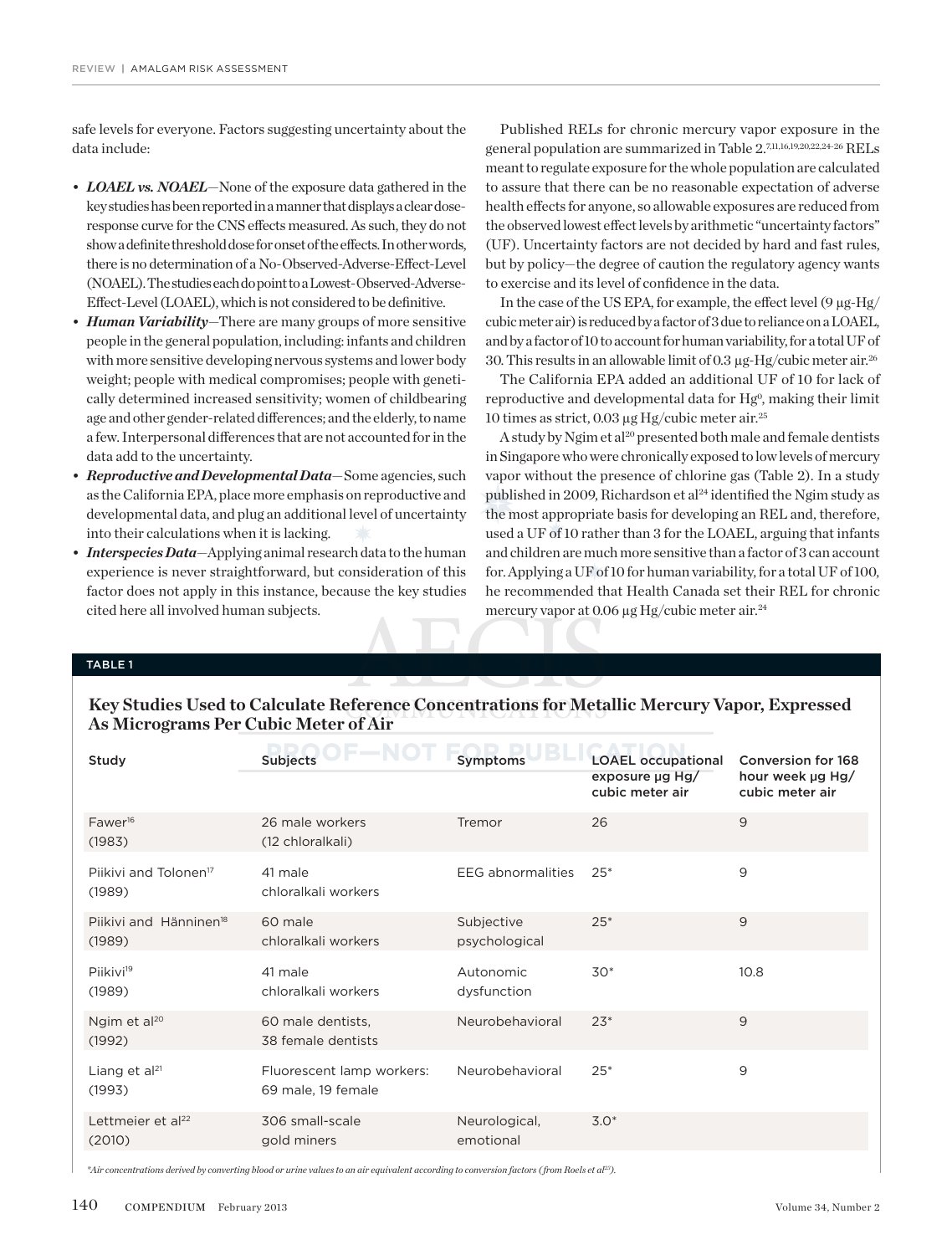Lettmeier et al<sup>22</sup> found highly statistically significant objective (ataxia of gait) and subjective (sadness) effects in small-scale gold miners in Africa, who use mercury to separate gold from crushed ore, at even lower exposure levels—3 µg Hg/cubic meter air. Following the US EPA, they applied a UF range of 30 to 50, and suggested a REL between 0.1 and 0.07 µg Hg/cubic meter air.

#### Problems with RELs

The US EPA last revised its mercury vapor REL (0.3 µg Hg/cubic meter air) in 1995, and although it reaffirmed the REL in 2007, EPA acknowledges that newer papers have been published that could convince it to revise the REL downward. The older papers of Fawer et al<sup>16</sup> and Piikivi et al<sup>17-19</sup> depended in great part on measurements of mercury exposure and CNS effects in chloralkali workers. Chloralkali is a 19th century chemical industry process in which salt brine is floated over a thin layer of liquid mercury and hydrolyzed with electrical current to produce sodium hypochlorite, sodium hydroxide, sodium chlorate, chlorine gas, and other products. The mercury acts as one of the electrodes. Workers in such plants are exposed not only to mercury in the air, but also chlorine gas as well.

As discussed and reviewed by Richardson et al,<sup>24</sup> concomitant exposure of mercury vapor and chlorine gas changes the dynamics of human exposure. The  $Hg^0$  is partially oxidized by chlorine in the air to  $\mathrm{Hg^{2+}}$ , or  $\mathrm{HgCl}_{2}$ , which reduces its permeability in the lungs and dramatically alters its distribution in the body. In particular,

HgCl<sub>a</sub> absorbed from air through the lungs does not get into cells, or through the blood-brain barrier, as easily as Hg<sup>o</sup>. For example, Suzuki et al<sup>27</sup> showed that workers exposed to  $Hg^0$  alone had a ratio of Hg in red blood cells to plasma of 1.5-2.0 to 1, while chloralkali workers exposed to both mercury and chlorine had a ratio of Hg in RBCs to plasma of 0.02 to 1, roughly 100 times less inside the cells. This phenomenon would cause the mercury to partition far more to the kidneys than the brain. The exposure indicator, urine mercury, would be the same for both types of workers, but the chloralkali workers would have much less CNS effect. By examining mostly chloralkali worker subjects, the sensitivity of the CNS to mercury exposure would be underestimated, and RELs based on these studies would be overestimated.

Among the newer papers is the work of Echeverria et al,<sup>28</sup> who finds significant neurobehavioral and neuropsychological effects in dentists and staff, well below the 25 µg Hg/cubic meter air level, using well-established standardized tests. Again, no threshold was detected.

#### Applying Mercury RELs to Amalgam

There is disparity in the literature concerning dosage of mercury exposure from amalgam, but there is broad consensus on some of the numbers involved, which are summarized in Table 3.<sup>11,23,29,30</sup> It helps to keep these basic figures in mind, as all the authors use them in their calculations. It also helps to keep in mind the fact that these exposure data are only analogs of exposure to the brain. There is animal data and post-mortem human data, but none on

#### table 2

# Published RELs for Exposure to Low-Level, Chronic Hg<sup>o</sup> Vapor in the General Population, **Without Occupational Exposure**

| <b>Published REL</b>                                     | <b>Key Study</b>                                     | $LOAEL \mu g Hg/$<br>cubic meter air | Uncertainty<br>Factors | $REL \mu g Hg/$<br>cubic meter air | REL, as absorbed dose<br>µg Hg/kg-day* |
|----------------------------------------------------------|------------------------------------------------------|--------------------------------------|------------------------|------------------------------------|----------------------------------------|
| Lettmeier et $al^{22}$                                   | Lettmeier et al <sup>22</sup>                        | 3                                    | 30                     | 0.07 to 0.1                        | 0.011 to 0.016                         |
| Richardson et al <sup>24</sup> (2009) Ngim <sup>20</sup> |                                                      | 6                                    | 100                    | 0.06                               | 0.01                                   |
| Cal EPA (2005) <sup>25</sup>                             | Fawer <sup>16</sup> , Piikivi <sup>19</sup> , etc. 9 |                                      | 300                    | 0.03                               | 0.005                                  |
| ATSDR <sup>7</sup> (1999)                                | Fawer <sup>16</sup>                                  | 6                                    | 30                     | 0.2                                | 0.032                                  |
| US EPA <sup>26</sup> (1995)                              | Fawer <sup>16</sup> , Piikivi <sup>19</sup> , etc. 9 |                                      | 30                     | 0.3                                | 0.048                                  |

*\* Conversion to absorbed dose, µg Hg/kg-day, from Richardson et al11 (2011).*

#### table 3

# **Generally Agreed Upon Numbers for Amalgam and Mercury Exposure**

| Mean per surface release of Hg                                                      | 0.4 $\mu$ g/day <sup>a</sup> - 0.73 $\mu$ g/day b                        |  |  |
|-------------------------------------------------------------------------------------|--------------------------------------------------------------------------|--|--|
| Hg in urine per amalgam surface c<br>$0.06 - 0.08$ µg-Hg/g<br>creatinine for adults | $0.08 - 0.09$ µg-Hg/g<br>creatinine for children                         |  |  |
| Ratios of air: blood: urine d                                                       | l µg-Hg/m <sup>3</sup> air ≅ 4.5 µg-Hg/L blood ≅ 1.22 µg-Hg/g creatinine |  |  |

*<sup>a</sup>Mackert and Berglund (1997)29 <sup>b</sup> Skare and Engkvist (1994)30 <sup>c</sup> reviewed in Richardson et al (2011)11 dRoels et al (1987)23*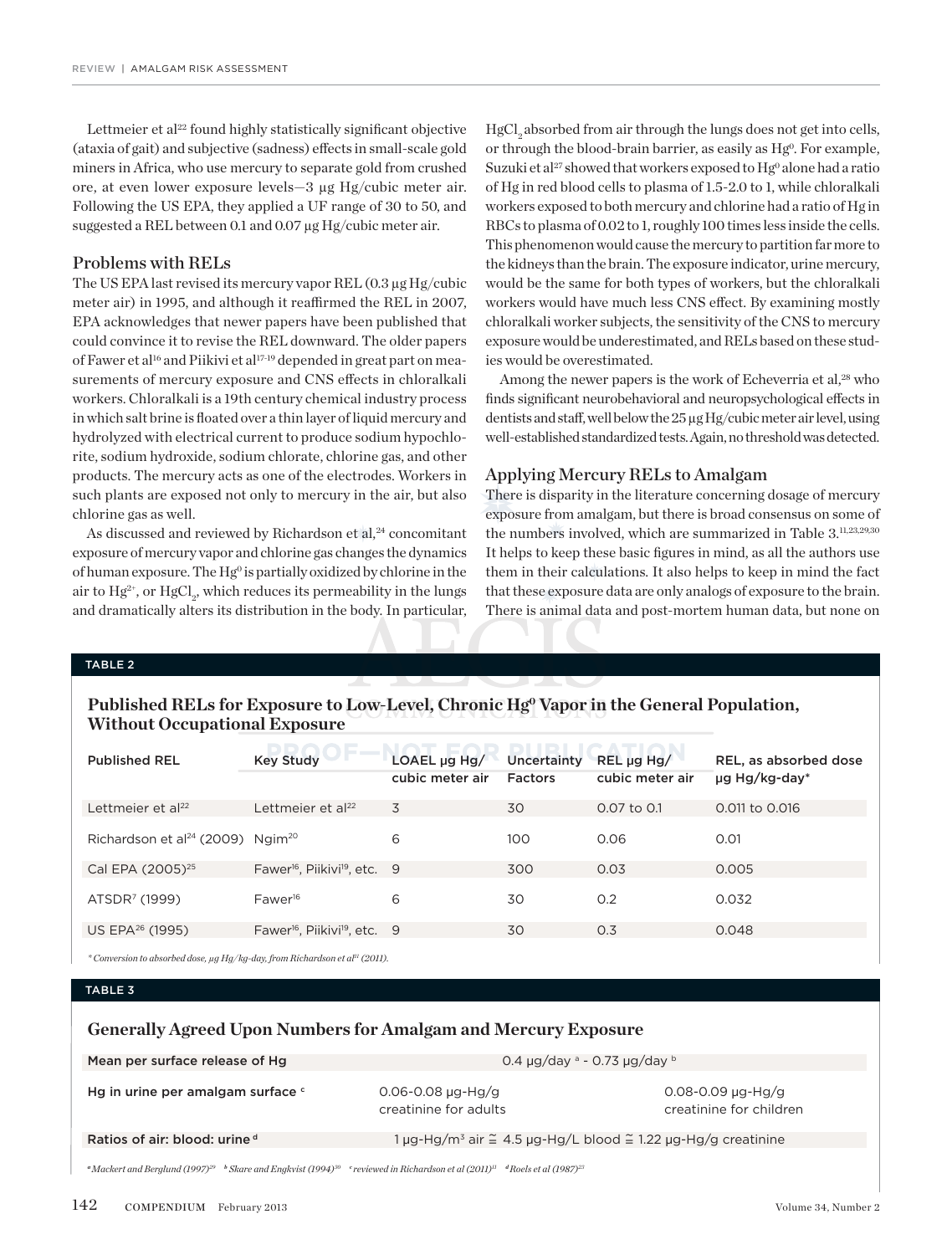the actual movement of mercury into the brains of the workers involved in these studies.

The mid-1990s saw the publication of two divergent assessments of amalgam exposure and safety. The one that has had the most influence on discussions within the dental community was authored in 1997 by H. Rodway Mackert and Anders Berglund,<sup>29</sup> dental professors at the Medical College of Georgia and Umea University in Sweden, respectively. This is the paper in which the claim is made that it would take up to 450 surfaces of amalgam to approach a toxic dose. These authors cited papers that tended to discount the effect of chlorine on absorption of atmospheric mercury, and they used the occupational exposure limit, calculated for adult males exposed 8 hours per day, 5 days per week, of 25 µg-Hg/cubic meter air as their de-facto REL. They did not consider the uncertainty in that number, as it would apply to the whole population, including children, who would be exposed 24 hours, 7 days a week.

The calculation goes as follows: The lowest observed effect level for intentional tremor among adult male workers, primarily chloralkali workers, was 25 µg-Hg/cubic meter air, equating to a urine level of about 30 µg-Hg/gr-creatinine. Accounting for a small level of baseline urine mercury found in people without fillings, and dividing the 30 µg by the per-surface contribution to urine mercury, 0.06 µg-Hg/ gr-creatinine, the result is about 450 surfaces needed to reach that level.

Meanwhile, G. Mark Richardson, a risk assessment specialist employed by Health Canada, and Margaret Allan, a consulting engineer, both having no prior familiarity with dentistry, were tasked by that agency to perform a risk assessment for amalgam in 1995. They came to a very different conclusion than Mackert and Berglund. Using exposure-effect data and uncertainty factors in line with those discussed above, they proposed for Canada a REL for mercury vapor of 0.014 µg Hg/kg-day. Assuming 2.5 surfaces per filling, they calculated a range for the number of fillings that would not exceed that level of exposure for five different age groups, based upon body weight: toddlers, 0-1; children, 0-1; teens, 1-3; adults, 2-4; seniors, 2-4.31,32

In 2009, the US Food and Drug Administration, under pressure from a citizens' lawsuit, completed its classification of precapsulated dental amalgam, a process originally mandated by Congress in 1976.33 They classified amalgam as a Class II device with certain labeling controls, meaning that they found it safe for unrestricted use for everyone. The labeling controls were meant to remind dentists that they would be handling a device that contains mercury, but there was no mandate to pass that information on to patients.

The FDA classification document was a detailed 120-page paper whose arguments depended largely on risk assessment comparing amalgam mercury exposure to the EPA's 0.3 µg-Hg/ cubic meter air standard. However, the FDA analysis employed only the mean of the US population exposure to amalgam, not the full range, and, remarkably, did not correct for dose per body weight. It treated children as if they were adults. These points were forcefully contested in several "petitions to reconsider" submitted by both citizens' and professional groups to the FDA after publication of the classification. The petitions were considered cogent enough by FDA officials that the agency took the rare step of convening an expert panel to reconsider the facts of its risk assessment.

Richardson, now an independent consultant, was asked by several of the petitioners to update his original risk assessment. The new analysis, using detailed data on the number of filled teeth in the US population, was the center of discussion at the FDA's December 2010 expert panel conference. (See Richardson et al, 2011.<sup>11</sup>)

Data on the number of filled teeth in the American population came from the National Health and Nutrition Examination Survey, a nationwide survey of about 12,000 people age 24 months and up. The collection of detailed dental health data was last completed in 2001-2004 by the National Center for Health Statistics, a division of the Centers for Disease Control and Prevention. It is a statistically valid survey representing the entire US population.

The survey collected data on the number of filled tooth surfaces, but not on the filling material. To correct for this deficiency, Richardson's group posited three scenarios, all suggested by extant literature: 1) all filled surfaces were amalgam; 2) 50% of filled surfaces were amalgam; 3) 30% of subjects had no amalgam; and 50% of the rest were amalgam. Under scenario 3, which assumes the fewest amalgam fillings, the calculated means of actual daily mercury dosage were:

- Toddlers: 0.06 µg-Hg/kg-day
- • Children: 0.04 µg-Hg/kg-day
- • Adolescents: 0.04 µg-Hg/kg-day
- Adults: 0.06 µg-Hg/kg-day
- Seniors: 0.07 µg-Hg/kg-day

All of these daily absorbed dose levels meet or exceed the daily absorbed dose of Hg<sup>0</sup> associated with published RELs, as seen in Table 2. **REICATION** 

The number of amalgam surfaces that would not exceed the US EPA's REL of 0.048 µg-Hg/kg-day was calculated for toddlers, children, and young teens to be six surfaces. For older teens, adults, and seniors, it is eight surfaces. To not exceed the California EPA's REL, those numbers would be 0.6 and 0.8 surfaces.

However, these average exposures do not tell the whole story, and they do not indicate how many people exceed a "safe" dose. Examining the entire range of numbers of filled teeth in the population, Richardson calculated that there would currently be 67 million Americans whose amalgam mercury exposure exceeds the REL enforced by the US EPA. If the stricter California REL were applied, that number would be 122 million. This contrasts with the FDA's 2009 analysis, which considers only the mean number of filled teeth, and excludes persons less than 6 years of age, thus allowing the population exposure to just fit under the current EPA REL.

For amplification of this point, Richardson identified 17 papers in the literature that presented estimates of the dosage range of mercury exposure from amalgam fillings.<sup>34</sup> Comparing and contrasting those exposure estimates to the dose equivalents of the California EPA's REL, the strictest of the published regulatory limits for mercury vapor exposure, or to the US EPA's REL, the most lenient, indicates that most investigators whose papers were